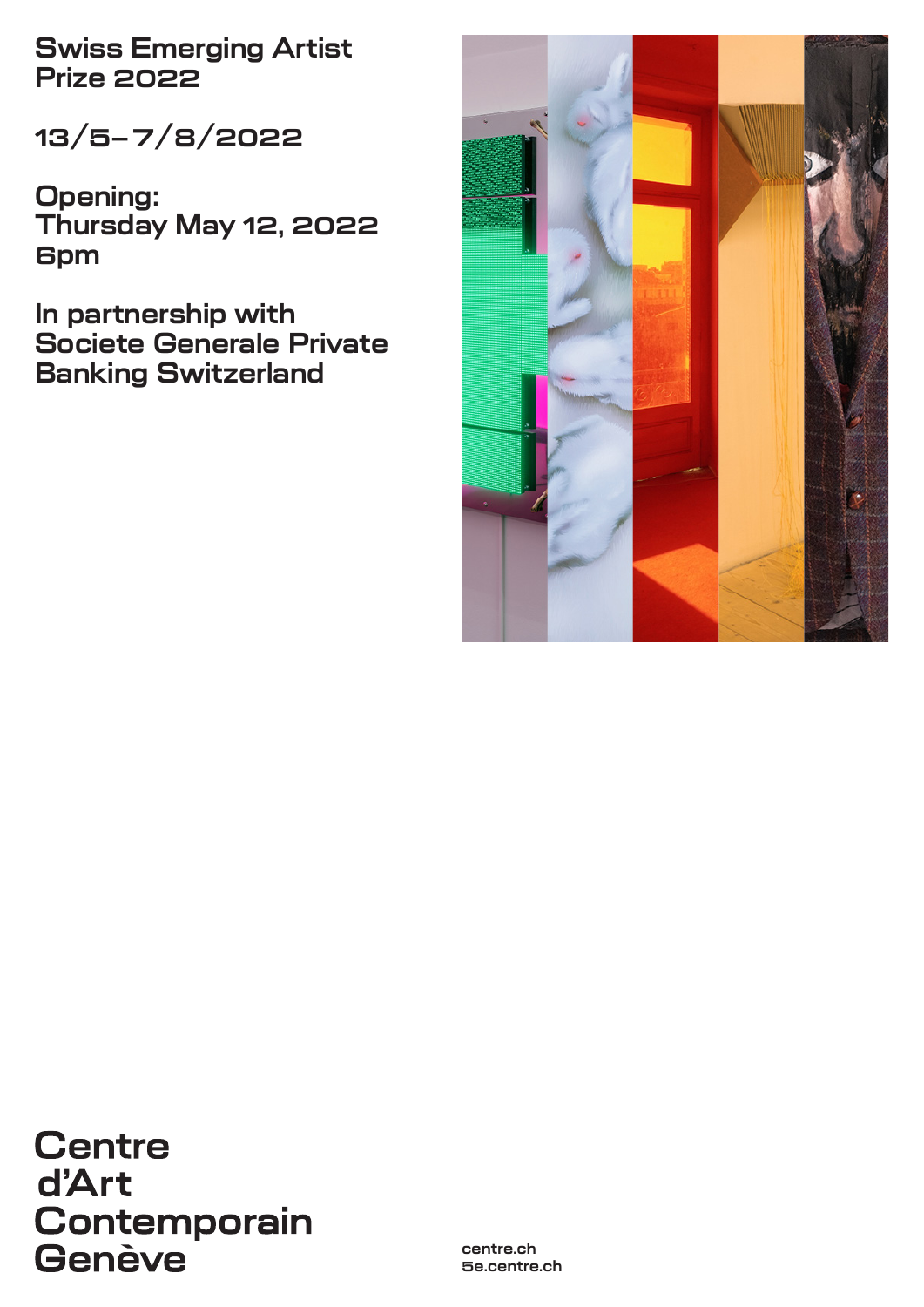**The Swiss Emerging Artist Prize demonstrates our longterm commitment to the local contemporary art scene.**

#### **Franck Bonin**

CEO, Societe Generale Private Banking Switzerland

The Centre d'Art Contemporain Genève is pleased to present a group exhibition of Swiss artists and artists working in Switzerland that brings together Mathis Altmann, Louisa Gagliardi, Deborah Joyce Holman, Tina Omayemi Reden and Dorian Sari.

The fruit of a partnership with Societe Generale Private Banking Switzerland, the exhibition highlights the emerging Swiss contemporary art scene while encouraging exchange and dialogue between these young artists and the rich cultural context of Geneva.

The works presented illustrate a broad diversity of approaches: painting, sculpture, installation and video art – the practice of the artists taking part in the Swiss Emerging Artist Prize 2022 is mainly multidisciplinary.

As visitors pass through the exhibition, they discover paintings that strangely tackle the past and present; striking installations that echo current economic and social realities; assemblages that are polyphonic or composed of LED screens and lights, but also challenging sculptures and video works. The works cite irony, disquiet and mildness in turn. They reflect the concerns of the young contemporary art scene, encompassing political commitment, social cohesion and reinterpretations of reality.

The exhibition is organized in the context of the [Swiss](https://www.societegenerale.ch/en/private-banking/swiss-emerging-artist-prize/)  [Emerging Artist Prize](https://www.societegenerale.ch/en/private-banking/swiss-emerging-artist-prize/) founded in 2018 by Societe Generale Private Banking Switzerland (SGPBS), which rewards an artist aged no more than 35 who has developed a coherent and original approach. In the first step of the process, a group of curators selected the 15 artists who would participate in the competition. Out of these, the 5 artists featured in the exhibition were then chosen by a panel composed of Andrea Bellini (director of the Centre d'Art Contemporain Genève and curator of the exhibition), Giovanni Carmine (director of the Kunst Halle Sankt Gallen), Laurent Issaurat (head of Art Banking at Societe Generale Private Banking Switzerland), Kabelo Malatsie (director of the Kunsthalle Bern) and Bettina Steinbrügge (director of the Mudam Luxembourg – Musée d'Art Moderne Grand-Duc Jean).

Since its launch, the Swiss Emerging Artist Prize has already contributed to the development of the work of two young artists. In its first year in 2018, the prize was awarded to the Basel-based artist Hannah Weinberger, who was subsequently invited by the Centre d'Art Contemporain Genève to produce a pioneering immersive and participatory exhibition with the support of SGPBS. In 2020, thanks to the recognition brought by the prize, Lorenza Longhi was able to develop new projects, at the Kunsthalle Zurich in particular.

The announcement of the winning artist of the 2022 edition will be made on 23 June.

The exhibition will be open from May 13 to August 7, 2022. Free entry.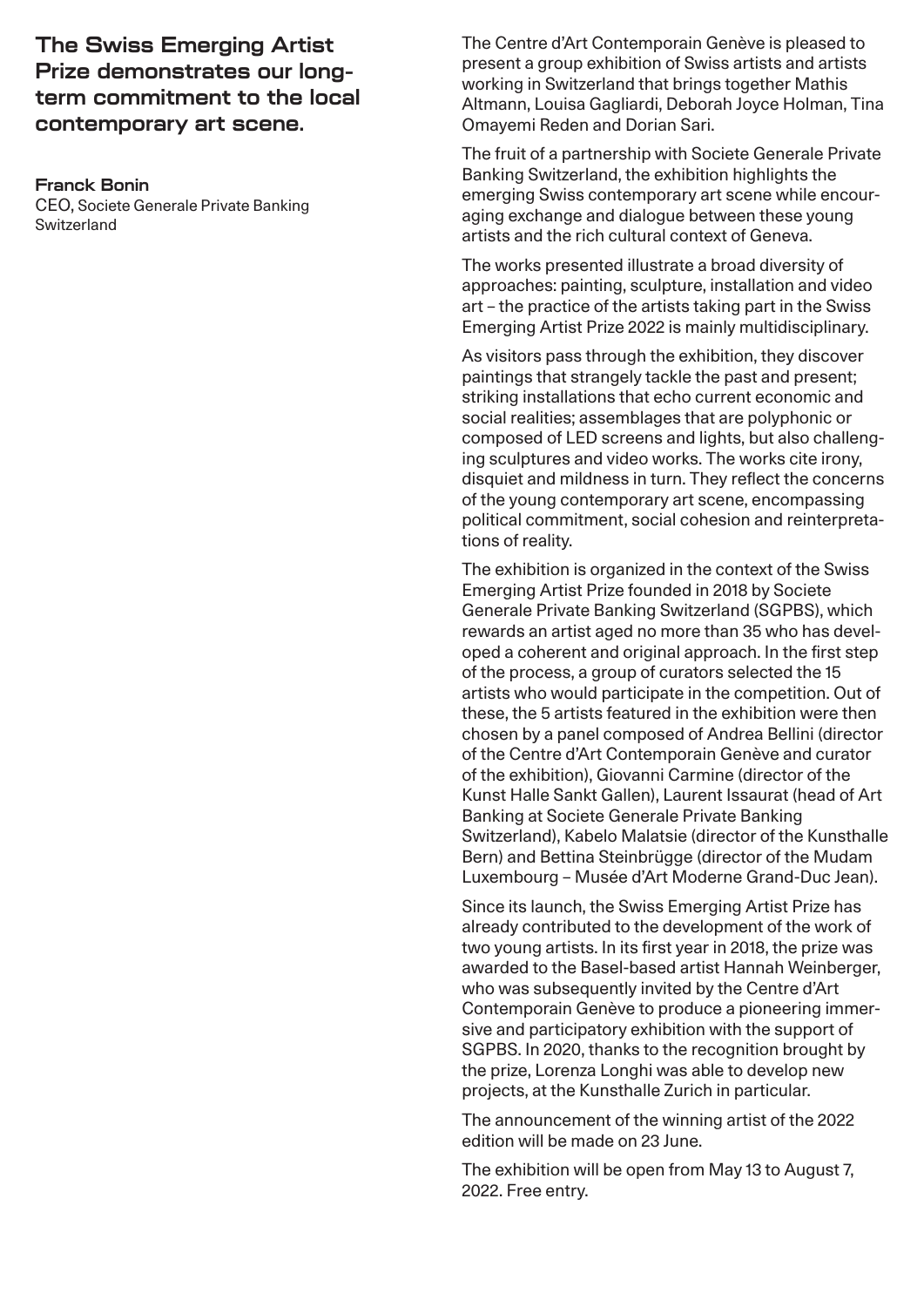# **Biographies**

### **Mathis Altmann**

Born in Munich, Germany, 1987 Lives and works between Zurich and Berlin

Mathis Altmann is a multidisciplinary artist whose practice is formally based on the principle of assemblage, a three-dimensional form of collage first explored by early modernists close to the Dada movement. Altmann's primary interest evolves around the ideal of social development and its implication for the lifestyle of the millennial generation. He confronts economic realities and social values within the meritocracy, analyzing the social media discourses of self-fulfillment and authenticity. Taking the form of wall objects combined with stainless steel mirrors and LED matrix screens, his works invite the viewer to a material reflection of commodified ideals, work and leisure habits.

Recent solo exhibitions include Fitzpatrick Gallery, Paris (2022), Amalgamate, Kunstmuseum Winterthur (2021) and Butcher Block, Efremidis Gallery, Berlin (2021). Notable recent group exhibitions include, *Nimmersatt? Gesellschaft ohne Wachstum denken*, Westfälischer Kunstverein, Münster (2021), *ANNEMARIE VON MATT. JE NE M'ENNUIE JAMAIS, ON M'ENNUIE*, Centre Culturel Suisse, Paris (2021) and It's Urgent (cur. by Hans Ulrich Obrist), Luma Westbau, Zurich (2021).

Altmann is the recipient of the 2021 Manor Art Prize and the 2016 winner of the Prix Mobilière.

Altmann obtained a Bachelor of Fine Art from Zurich University of Arts (ZHdK) in 2012.

Since 2016, he has been working as a guest lecturer at the same institution.

The artist is represented by Freedman Fitzpatrick Gallery, Los Angeles (USA) and Fitzpatrick Gallery, Paris (France).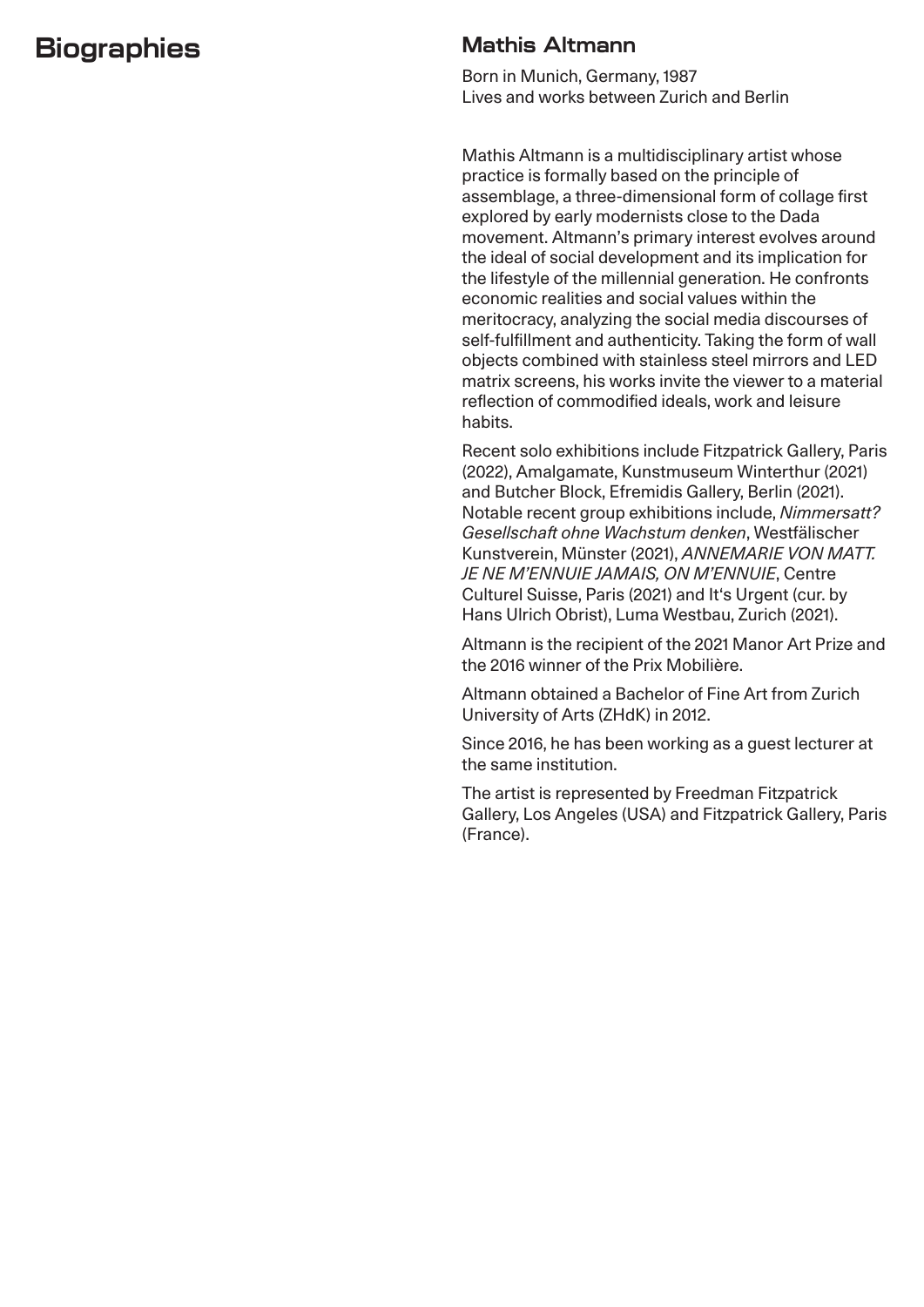#### **Louisa Gagliardi**

Born in Sion, 1989 Lives and works in Zurich

Louisa Gagliardi's practice takes figurative painting to a place of alienating imagery, drawing inspiration from contemporary graphic design and advertising. Usually starting as drawings, her paintings are then rendered digitally on a computer and printed with ink on vinyl. The glazed, almost fluid surface of her works is amplified by a gel medium texture applied manually that confronts the digital nature of the work with its physicality. The artist borrows motifs and themes from the past but plays with expectations as she brings her subjects to a liminal status, letting the viewer imagine the narratives that they hide. The result is uncanny images that provoke dizziness and a sensation of discomfort.

Recent solo and duo exhibitions include *Louisa Gagliardi and Yves Scherer*, Galerie Eva Presenhuber, New York (2022), USA and *Wishful Thinking*, Antenna Space, Shanghai, China (2020). This year Gagliardi has participated in two group shows; *Sausage Party*, Rodolphe Janssen, Brussels, Belgium, and J*ean-Maria Appriou, Amy Feldman, Louisa Gagliardi, Kris Lemsalu, Conny Maier, Sofia Mitsola, Tobias Pils*, Galerie Eva Presenhuber, Zurich, Switzerland. Her work was recently presented at Centre d'Art Contemporain Genève in the context of the collective show *Lemaniana*.

Louisa Gagliardi obtained a Bachelor's Degree in Graphic Design from the Ecole Cantonale d'art de Lausanne (ECAL) in 2012.

Louisa Gagliardi is represented by Rodolphe Janssen Gallery (Brussels), Eva Presenhuber Gallery (Zurich & New York) and Dawid Radziszewski (Warsaw).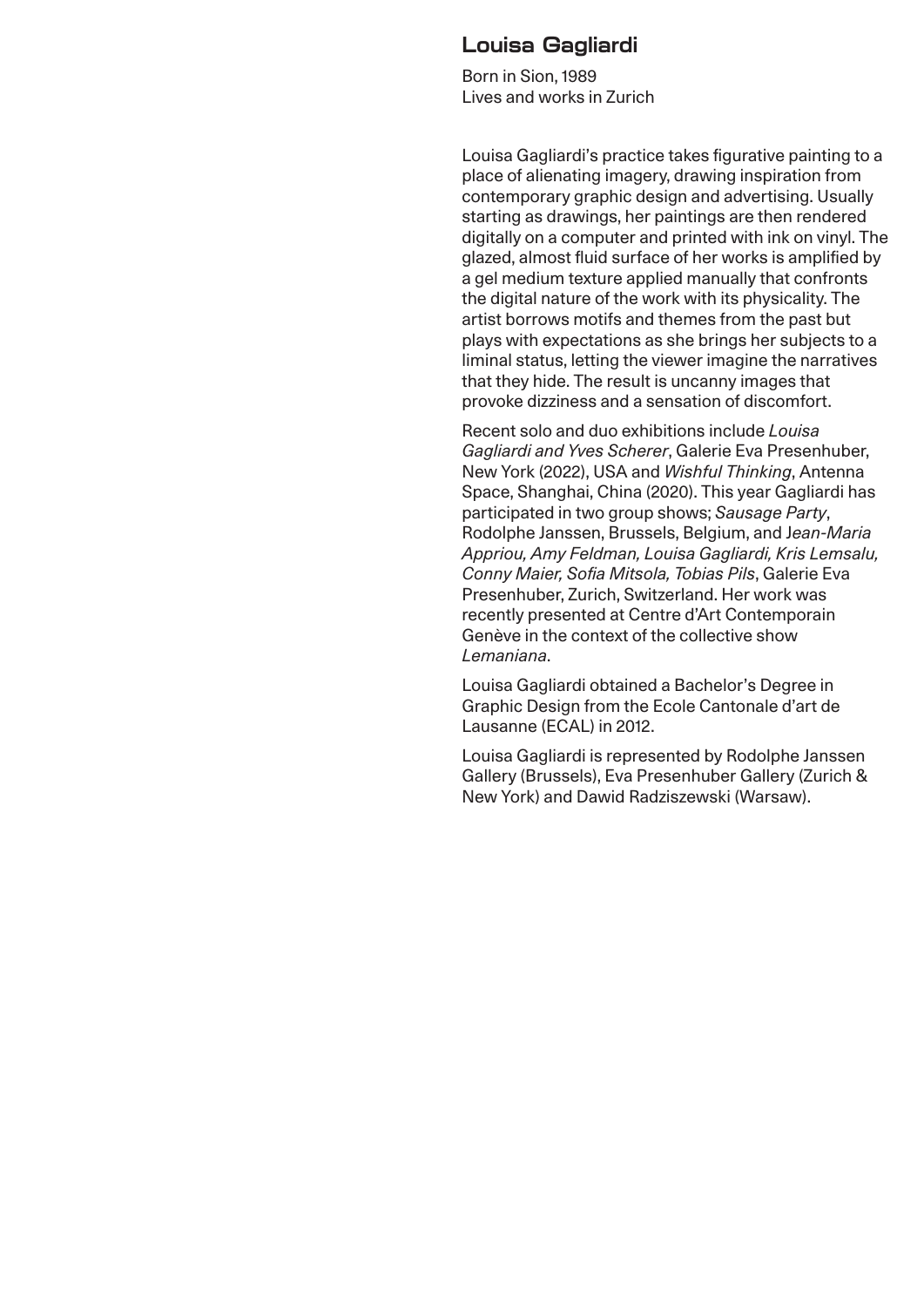#### **Deborah Joyce Holman**

Born in Basel, 1991 Lives and works between Basel and London

Deborah Joyce Holman is a multidisciplinary artist whose work sits in the tensions between the value and dangers of visibility and representation. Holman is interested in strategies of refusal, which include opacity, illegibility and absence as Black and queer counter-hegemonic stances. They explore these themes through a variety of media, including text, image-making, moving image, sculpture and installation, led by their research of popular contemporary and archival visual cultures.

Holman has recently shown at the Institute of Contemporary Arts, London (2022); Centre Culturel Suisse, Paris (2022), Kunstverein Last Tango, Zurich (2022), Unfinished Live, The Shed, New York City & House of Electronic Arts, Basel (2021) and the 7th Athens Biennial (2021), amongst others. In 2021, she was nominated for the Kiefer Hablitzel Göhner Kunstpreis. Her work was recently presented at Centre d'Art Contemporain Genève in the context of the collective show *Lemaniana*.

Forthcoming scheduled exhibitions include schwarzescafé, Luma Westbau, Zurich, Sentiment, Zurich, Istituto Svizzero, Palermo, and KEUR, Paris.

As part of her curatorial practice, she worked as Associate Director (2020–2021) and as Associate Curator (2021–2022) at East London Auto Italia. She is the founding director of 1.1, a platform for early-career practitioners in arts, music and text-based practices, with an exhibition space in Basel, Switzerland, which ran 2015 – 2020. Holman has curated the 2018 and 2019 annual group exhibitions for Les Urbaines, Lausanne.

Deborah Joyce Holman obtained a Bachelor's degree in Fine Art from HEAD – Genève in 2018. In 2019-2020 she participated in the CAMPUS independent study programme at Nottingham Contemporary.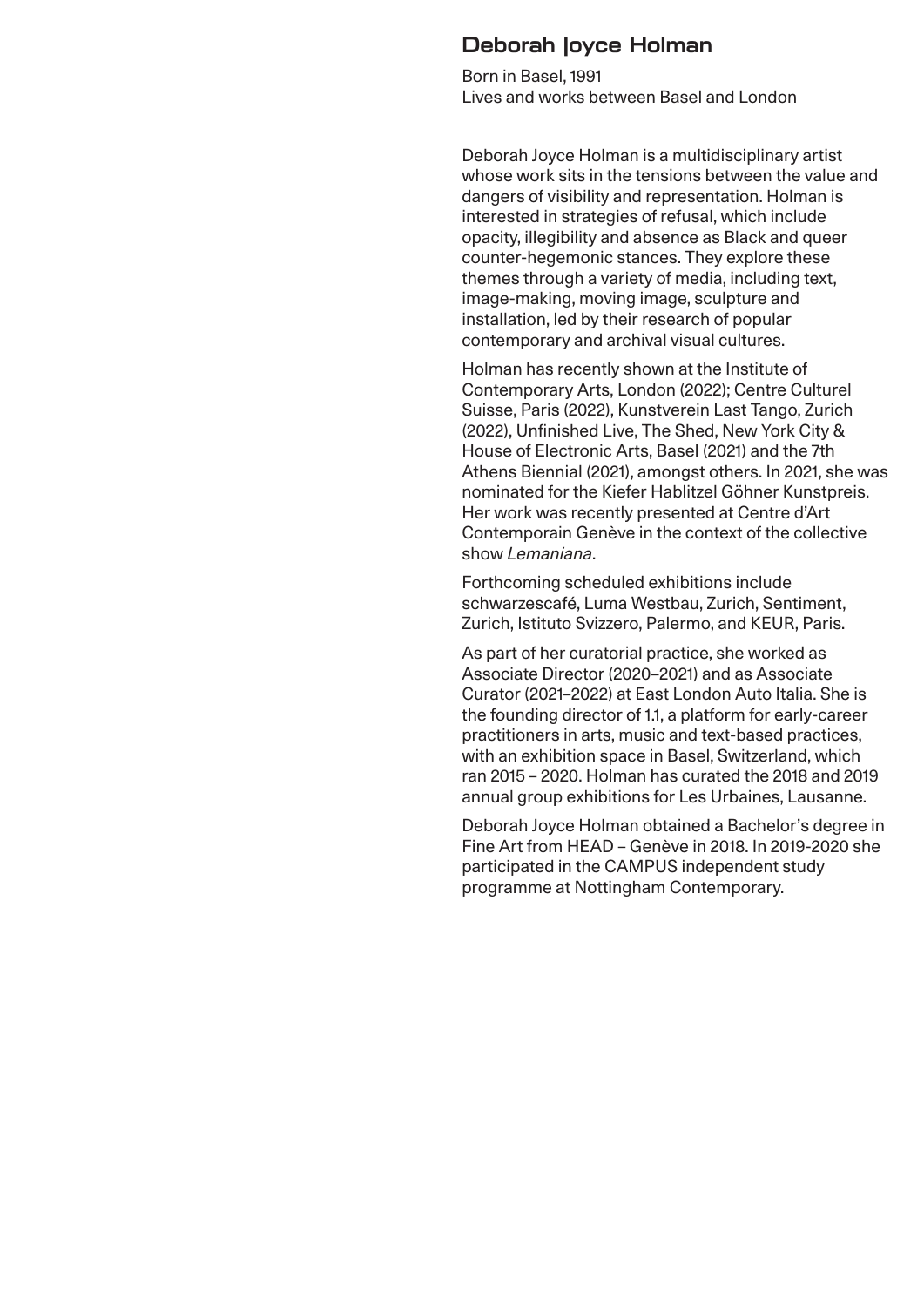#### **Tina Omayemi Reden**

Born in Zurich, 1991 Lives and works in Zurich

Tina Omayemi Reden is a multifaceted artist, activist, teacher, cultural and community worker. Her artistic practice employs sound installation, storytelling and performance in an exploration of the potential for communal exchange and transformation. She mixes, remixes and quotes bodies, sounds and voices into polyphonic assemblages and fictive or actual collaborations. The artist seeks to question Western cultural codes and accepted wisdom by paying homage to the ones who have shaped and inspired queer and Blackfeminist thought and practices.

The artist is an active member of the network Bla\*Sh (Black\*She) and the collective FUBU (For Us By Us) in Zurich where she co-organizes and curates events, get-togethers, panel discussions or parties. As an artist, organizer, activist and teacher, as asister and aunty, a mother and friend, she continually questions: How do I listen? Who am I listening to? Which voices, narratives, images, and perspectives are amplified how and where, which are mastered, which are sampled by whom, and which fade away and why?

Tina Oyamemi Reden has taught, mentored and offered workshops at several art schools in Switzerland and the Netherlands (ZHdK-Master Transdisciplinarity and Bachelor Fine Arts, ArtEz Arnhem-Bachelor Fine Arts, HSLU-Bachelor Art and Mediation and others). She has worked with spaces such as Shedhalle, Gessnerallee, LUMA Westbau or OOR Saloon in Zurich, Centre d'art Neuchâtel in Neuchâtel, Kunsthaus Langenthal, Stroom in The Hague, Kunstverein Amsterdam and as well as international radio stations.

Tina Omayemi Reden obtained a Master's degree in Fine Art from the Sandberg Institute Amsterdam in 2019 and a Bachelor of Arts with distinction from the Zurich University of Art (ZHdK) in 2017.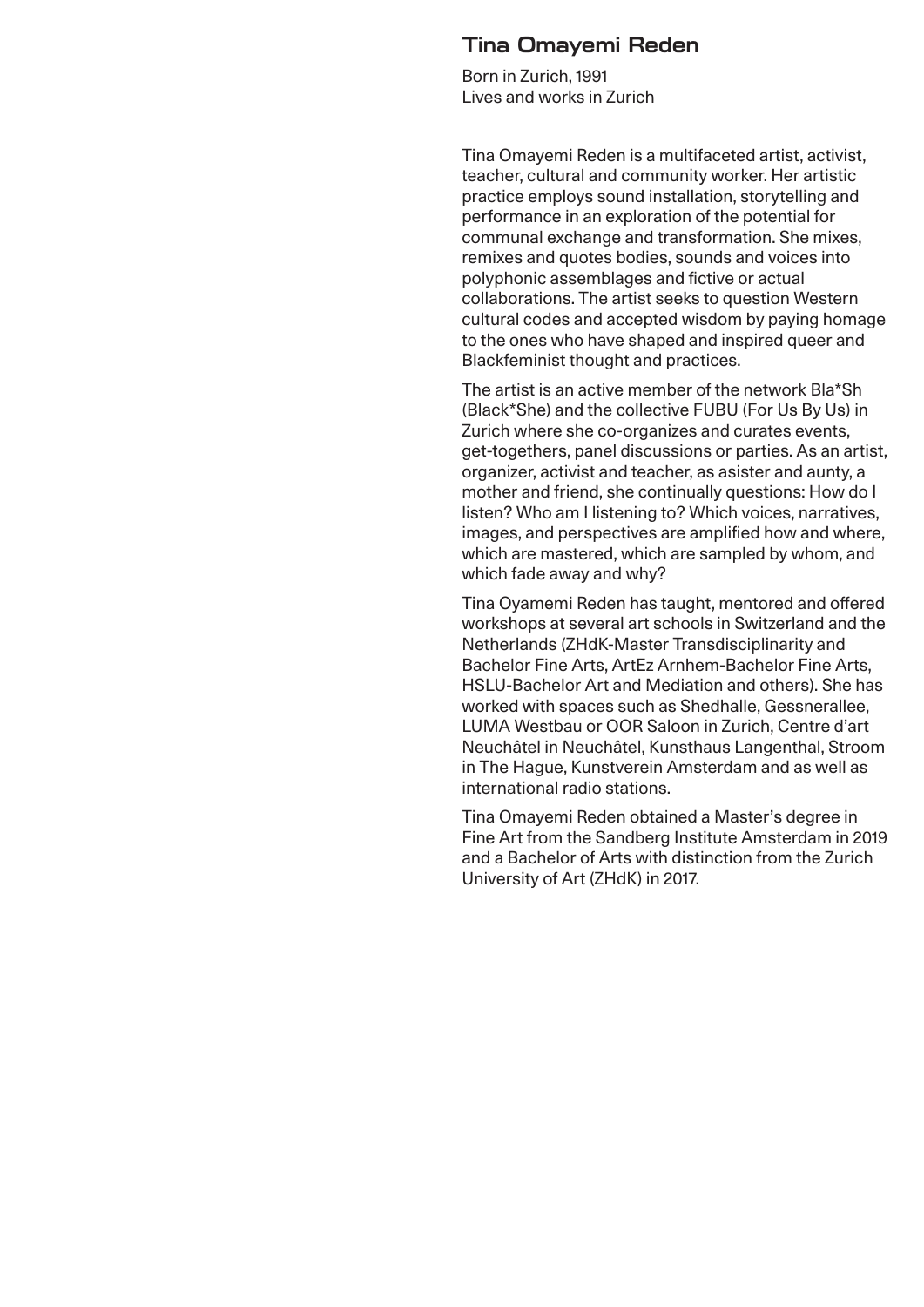#### **Dorian Sari**

Born in Izmir, Turkey, 1989 Lives and works in Basel and Geneva

A keen observer of politics, emotions and social movements, Sari places the study of human nature and cultures at the center of their work. They create sculptures and video installations, sometimes made from materials found on the street and from a multitude of narratives, hence elaborating fictional universes based on psychoanalytic interpretations of our world. By exposing structures of violence and distorted ideologies, they draw our attention to a post-truth era and confronts us with an urgent topic of our time: our systems of trust.

In 2020, Sari received the Manor Kunstpreis and the Swiss Performance Art Award. They also received the Swiss Art Awards and the Kunstkredit Prize in 2019 and the Kiefer Hablitzel Göhner Kunstpreis of the Swiss Art Awards in 2018. In 2021, they had a solo exhibition at the Kunstmuseum Basel Gegenwart (Basel, Switzerland). Other recent exhibitions include solo shows at Wilde (Basel, Switzerland), Centre Culturel Suisse Paris (France) and Kunst(Zeug)Haus Rapperswil-Jona (Switzerland). Other exhibitions include group shows at Kunsthalle Basel (Switzerland), Wilde Gallery (Geneva and Basel, Switzerland), DAMA Foundation (Turin, Italy), Swiss Art Awards (Basel, Switzerland), Kunsthaus Baselland (Switzerland), Sesc Belenzinho (Sao Paulo, Brazil), Maison des Arts de Malakoff (Paris, France) and International Red Cross Museum (Geneva, Switzerland).

Sari obtained a Masters in Visual Arts from the Institut Kunst, Basel in 2016 and a Bachelor in Visual Arts, option Sculpture, from HEAD Geneve in 2012. They also have a degree in Political Science and Languages (Swedish & Italian) from the University Sorbonne (Paris IV) and a B.A. in Greek Literature from University Sorbonne (Paris IV).

Dorian Sari is represented by Wilde Gallery Geneva and Gallery Öktem Aykut Istanbul.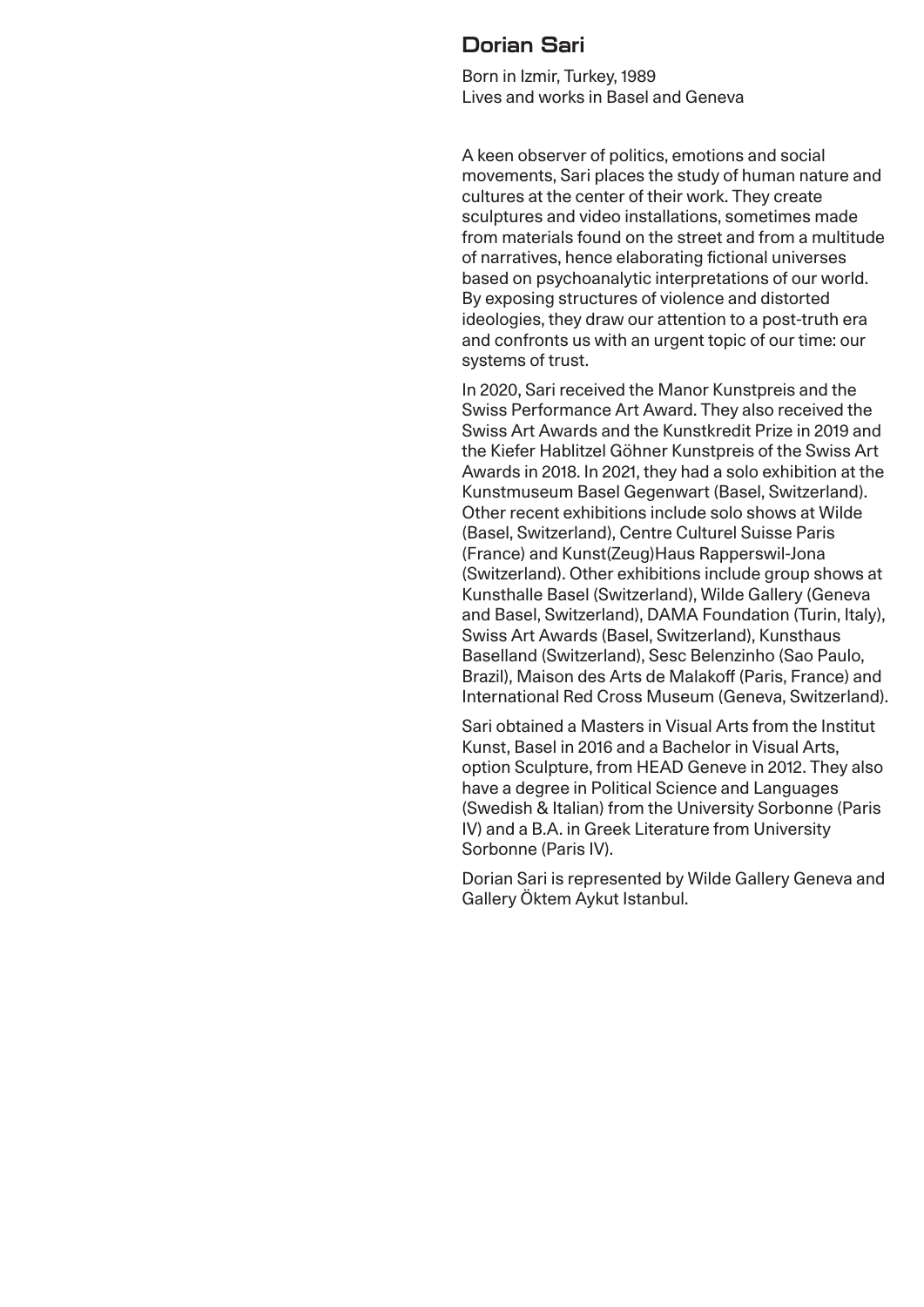# **Jury**







Andrea Bellini is the director of the Centre d'Art Contemporain Genève and the artistic director of the Biennale de l'Image en Mouvement since 2012. Previously, he was co-director of Castello di Rivoli, director of the Artissima fair, curator at MoMA PS1 and editor in chief of Flash Art International magazine in New York. He has curated numerous solo exhibitions, including those of Marina Abramović, Hannah Black, Chuquimamani-Condori, Roberto Cuoghi, Chiara Fumai, Ernie Gehr, Giorgio Griffa, Sonia Kacem, John McCraken, Nicole Miller, Philippe Parreno, Thomas Schütte and Hannah Weinberger. He takes part in in several commissions for the acquisition of works for public collections and also gives international lectures in various academic and artistic institutions.

## **Giovanni Carmine**

Giovanni Carmine is director of the Kunsthalle Sankt Gallen since 2007, where he curated, amongst others, exhibitions by David Lamelas, Ryan Gander, Mariana Castillo Deball, Hassan Khan, Petrit Halilaj, Sylvia Sleigh, Dani Gal, Lawrence Abu Hamdan, Jill Magid, Andrea Büttner, Eric Baudelaire or the group exhibition The Darknet. In 2011 he was artistic coordinator of ILLUMInations, the 54th edition of the Venice Biennale and curator of the Swiss Pavilion in 2013. He contrib uted to various contemporary art publications and magazines. He was president of the Swiss Federal Art Commission (2017—2019) and is a member of the board of the Istituto Svizzero in Rome. He is curator of Art Basel Unlimited and currently lives and works between Zurich and St. Gallen.



### **Laurent Issaurat**

Laurent Issaurat heads Societe Generale's Art Banking Services, which are designed to assist the bank's private clients in the field or Arts and Collectibles. He studied the History of Modern and Contemporary Art and Art World Practice at Christie's Education (Master's degree) as well as Art Business at the Sotheby's Institute of Art in London. He is also a graduate of the Institut d'Études Politiques of Paris and holds a mas ter's degree in financial engineering, Sorbonne University, Paris. Alongside his professional role, Issaurat is involved in several cultural initiatives and projects and sits on the board of Fluxus Art Projects (London) and Fondation Thalie (Brussels).